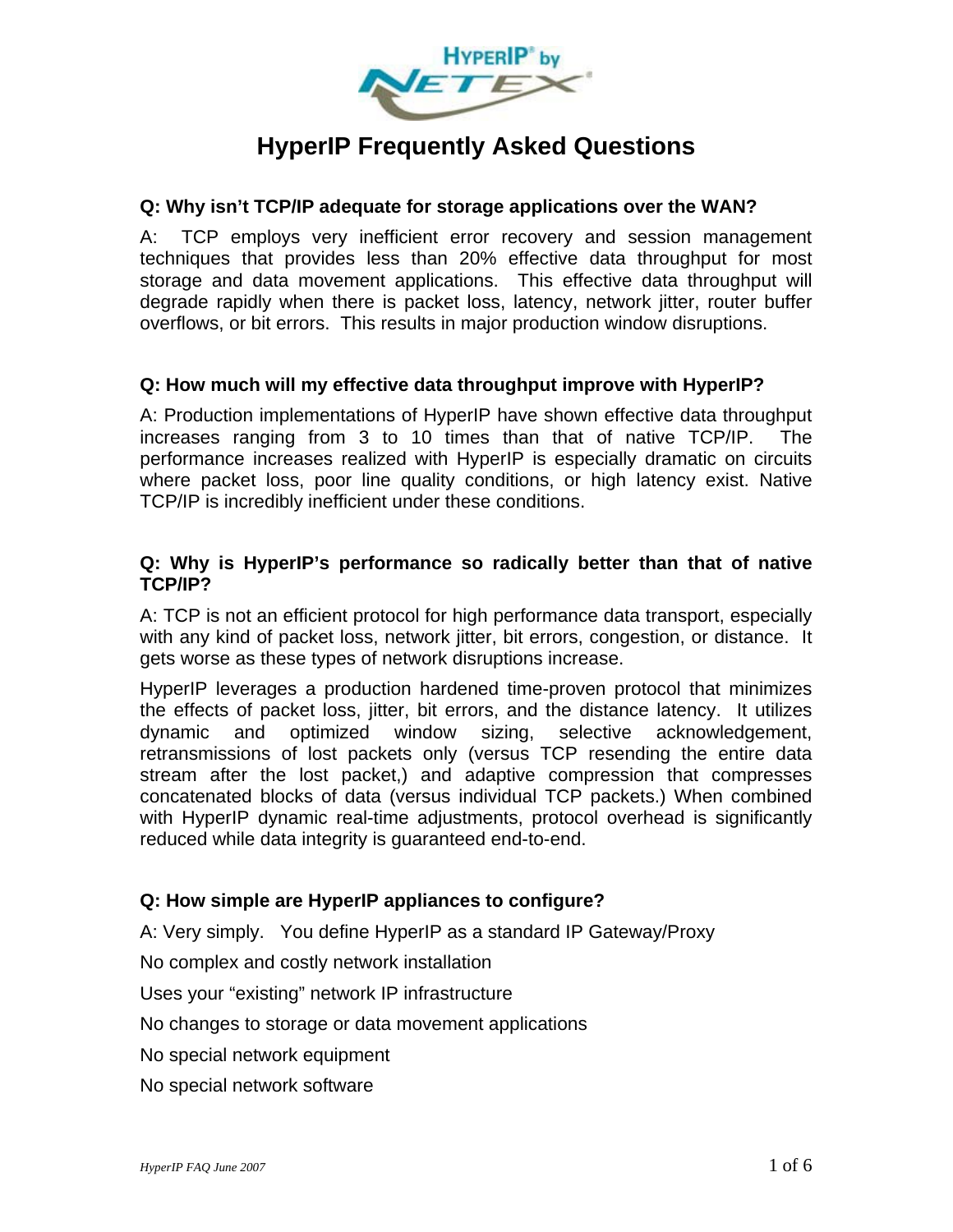#### No special network management

HyperIP is completely transparent to all TCP based applications and typically implemented in pairs, with a unit at each end point of the network. Point-tomultipoint is also configurable with multiple appliances.

#### **Q: How does HyperIP's production hardened "***shield"* **help my application performance?**

A: The performance of TCP and many UDP applications degrade significantly when circuits experience problems such as packet loss, bit errors, excess latency, jitter or changes in available bandwidth. Because the upper layer protocol of HyperIP has been designed and optimized for high-speed data transport, it includes features that minimize retransmission and dynamically adjust to variations in circuit conditions. Although the performance of HyperIP will degrade if circuit conditions become excessively bad, HyperIP's underlying protocol has proven to be very robust and far less sensitive to degrading circuit conditions than TCP and most UDP protocols. Even if variations in circuit conditions are rare, they can be very disruptive when they occur. HyperIP has been tested to 6% packet loss and up to 46,000 miles of latency with outstanding results.

## **Q: Once HyperIP is installed, what do I have to do to my network to add additional storage or TCP applications?**

A: Nothing. Application aggregation improves ROI and lowers TCO of additional / add-on Storage Solutions. Users can invest in new storage applications with NO additional network investments required. All applications can concurrently leverage a common highly efficient IP network connection.

# **Q: How is HyperIP defined to an existing environment?**

A: HyperIP is defined as a gateway or proxy at the server level. It is assumed that all data passing between servers would want to be optimized. If there are particular applications on a server that the user does not want to be optimized, they can be filtered out by IP address, well known port, etc.

# **Q: Are any application changes required to take advantage of HyperIP?**

A: No. HyperIP is totally transparent to the applications, other than the fact they are achieving superior end-to-end performance throughput. Unlike implementations of TCP/IP Extensions, that require extensive system tuning and application changes to be made, application performance can immediately be improved with HyperIP, regardless of platform, operating system or network vendor.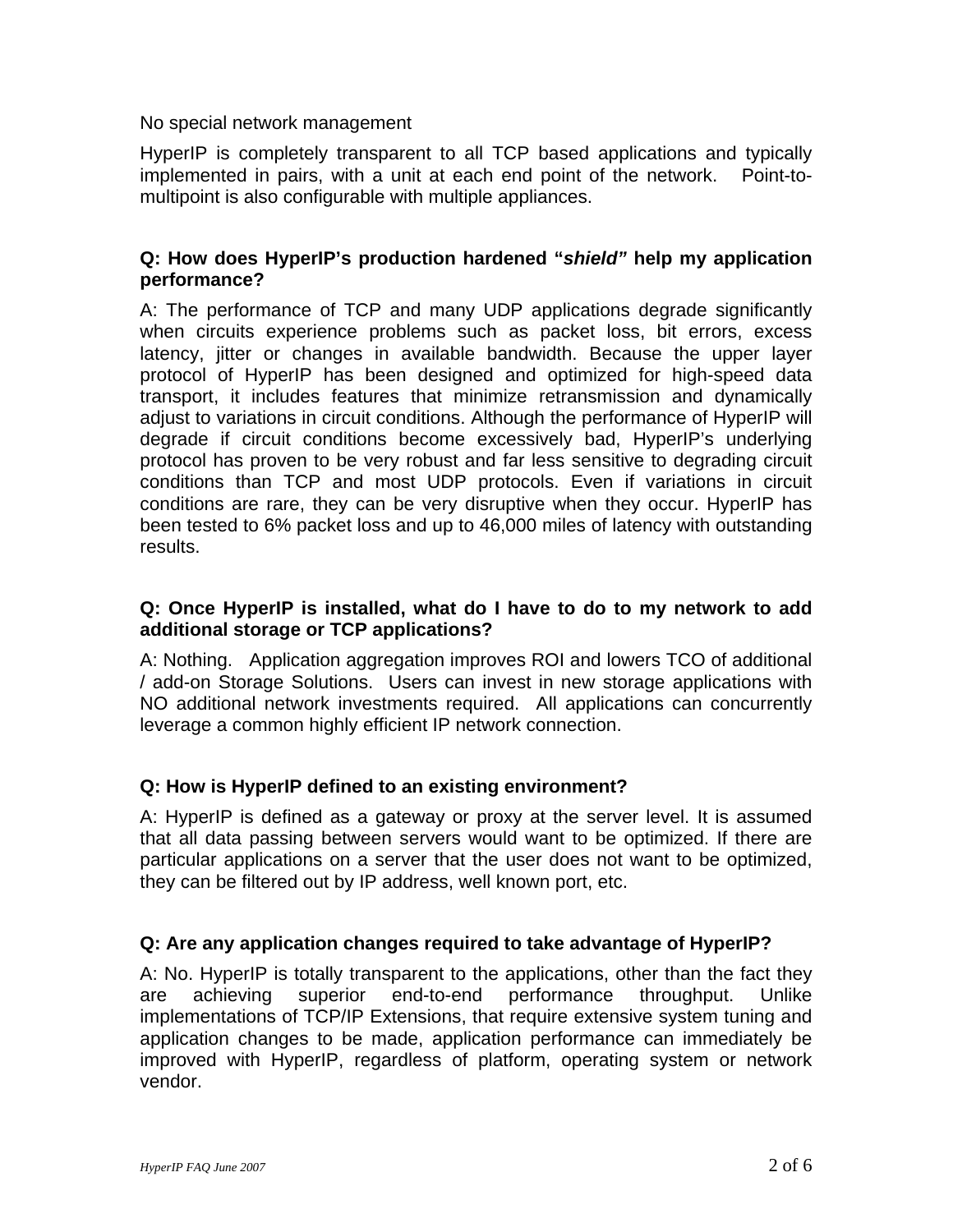## **Q: What makes HyperIP compression better than TCP router compression?**

A: Compression is standard with all HyperIP appliances and significantly increases effective data throughput up to OC3. Compression ratios depend on the type of data that is being compressed. Production results have demonstrated a range of 2:1 up to 15:1. Compression throughput decreases at speeds above OC3.

HyperIP compression compresses data blocks (versus TCP packets) and efficiently aggregates data into blocks, then applies the compression. This puts more data into the HyperIP accelerated pipe.

The bottom line is that it takes less bandwidth to get the job done with HyperIP than without it. HyperIP compression reduces TCO and increases ROI.

#### **Q: Compression is often ineffective at circuit speeds above 6 – 10 mbps. What circuit speeds can HyperIP compression scale to?**

A: HyperIP has the unique ability to compress data in "blocks" of 4,000 to 64,000 bytes instead of packets of 1,500 bytes. HyperIP's efficiency in data aggregation and block level compression results in compression that is very effective even at speeds up to OC3 (155 Mbps).

## **Q: Are there any "preprocessing" data requirements with HyperIP?**

A: No, there are no preprocessing steps required by HyperIP. Data directed to HyperIP is enhanced on the fly and passed on to the WAN router or switch for transmission over the network.

#### **Q: Why can't I simply add bandwidth to achieve the same results as HyperIP?**

A: Native TCP isn't a very efficient protocol for packet loss, high bit error rates, high latency, or long. Packet loss caused by high bit error rates, network congestion, and latency caused by physical distance of the circuit, will place a maximum limit on TCP file transfer rates. For example, at distances greater than 200 miles, TCP users typically see file transfer rates of approximately 4 to 6Mbps whether on a DS3 (45Mbps) or OC3 (155Mbps). Adding bandwidth doesn't overcome these physical and protocol limitations.

## **Q: Does HyperIP support standards-based IP infrastructures?**

A: Yes, HyperIP runs over standard IP networks.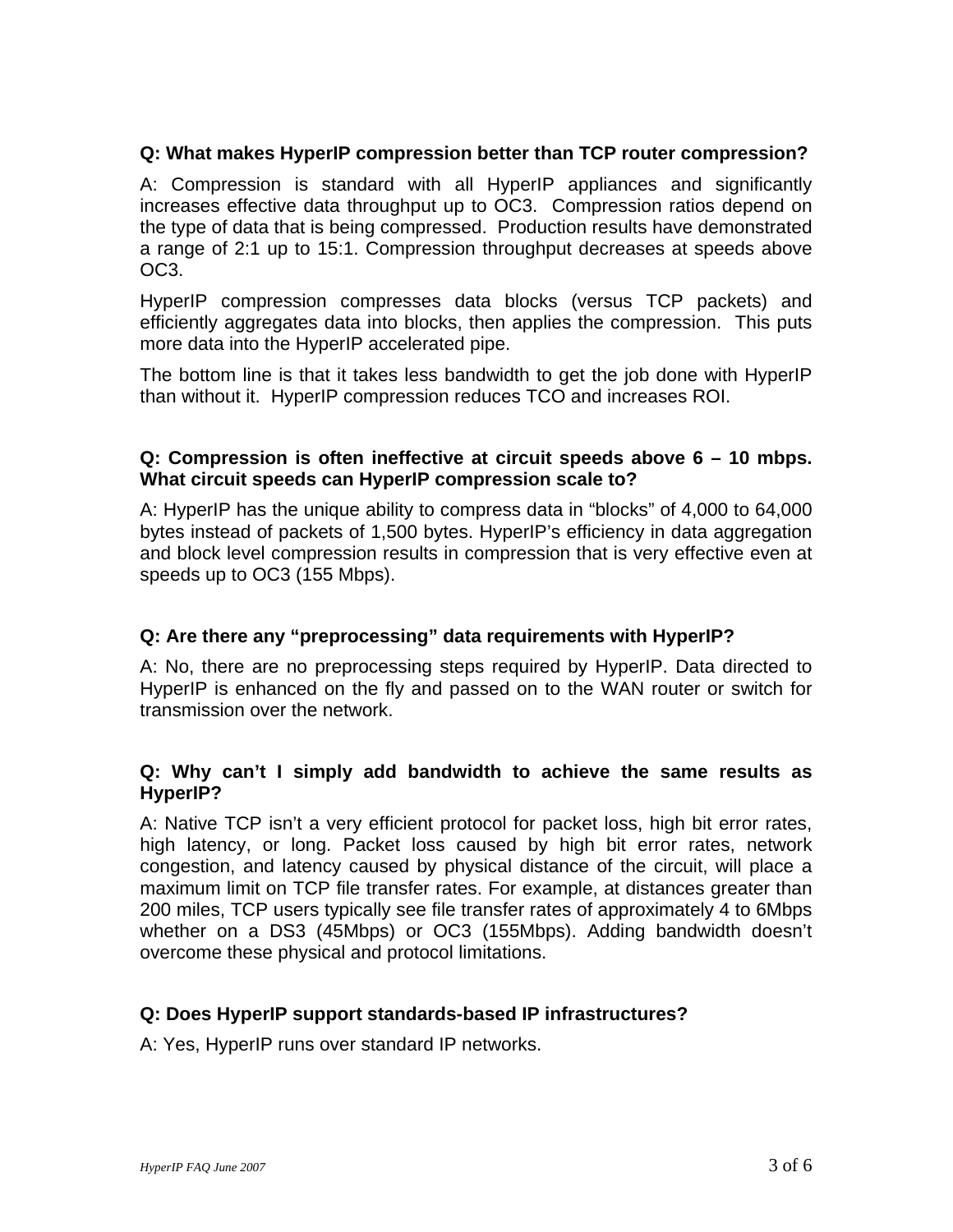## **Q: I get 72% "utilization" on my lines today, so why do I need HyperIP?**

A: It is far more accurate to measure data transfer efficiency in terms of "effective data throughput" rather than "line utilization". "Effective data throughput" represents actual data received at the end point. "Line utilization" statistics contain all the inefficient data retransmits that packet loss, high bit error rates, congestion, and the latency of long distances generate. It is not an accurate measurement of "pure data" transmitted.

## **Q: How can HyperIP save my organization money?**

A: Because HyperIP increases effective data throughput 3 to 10 times, organizations are increasing throughput without adding bandwidth. Or as many HyperIP customers realize: "You mean I can get 3 to 10 times the performance of my existing DS3 network without adding additional, expensive circuits?" How much can you save?

## **Q: How does HyperIP handle congestion between two sites? For example, what will happen if the link/network between two sites is not dedicated or there is no bandwidth guaranteed?**

A: HyperIP will modify its send rate, backing down to the receive rate of the remote HyperIP. Congestion will cause the receive rate to go down, since congestion will cause packets to either get dropped or be delayed. The sending side will try to recover from the congestion slowdown by cautiously, but continuously, attempting to increase the send rate. This Dynamic Rate Adjustment has the effect of maximizing overall WAN throughput by accelerating data on the HyperIP segment of the circuit.

## **Q: How does HyperIP complement my storage environment?**

A: HyperIP accelerates data transfer for storage networking applications. It is particularly suited for data replication situations where the "other end" is located in another state or across the country. HyperIP has been proven with EMC's SRDF, Celerra and Centera, NetApp Snapshot applications, Symantec Volume Replicator (VVR), and NSI's Double Take, plus many others. HyperIP also complements and enhances standard file sharing protocols like File Transfer Protocol (FTP).

## **Q: What storage applications are tested and supported with HyperIP?**

A: The HyperIP supported application matrix is found on the NetEx website.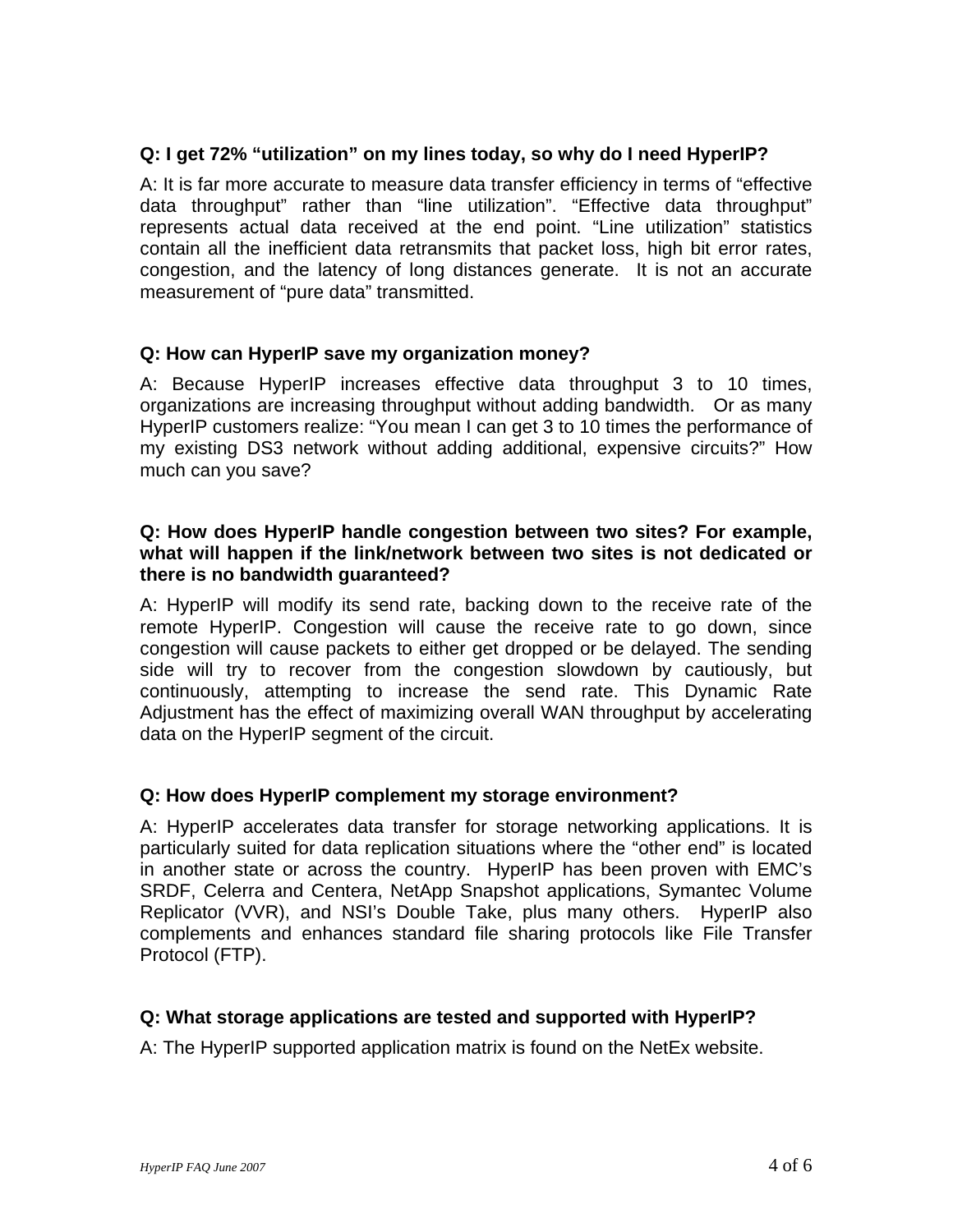## **Q. If Data Replication over long distances is available today, why do I need HyperIP?**

A: Remember, HyperIP doesn't make the data go any faster; it increases performance by increasing *effective data throughput*. Data replication still requires volumes of data to be transferred. HyperIP moves these volumes faster by using all available bandwidth. HyperIP's ability to shield applications from the effects of variations in circuit conditions also makes the performance of Data Replication more consistent and robust.

## **Q: What compression algorithm does HyperIP utilize?**

A: HyperIP uses an adaptive compression algorithm that has the ability to continually test the data to see if it lends itself to compression. If the data is already compressed, HyperIP will not re-compress it. The ratio of data compression depends on the compressibility of the data transmitted. An average compression ratio is 2.4X, but HyperIP has demonstrated the ability to provide compression ratios up to 17X for some real production data streams.

## **Q: How does HyperIP maintain data integrity?**

A: Standard UDP or TCP protocol checksums are used when receiving or transmitting data between the user application node and the local HyperIP unit. Additionally, the transport protocol between the HyperIP units uses a proven block-numbering acknowledgement and retransmission mechanism along with UDP checksums to ensure data is not lost or corrupted over the wide area network.

## **Q: What management support is available for HyperIP (web GUI, telnet, etc.)?**

A: A web browser GUI is available for configuring the unit. SNMP support is available for gathering NIC interface and TCP/IP stack statistics. A HyperIP Private Enterprise MIB is also available.

# **Q: Does HyperIP support any type of IP Class of Service (COS) or QOS?**

A: Many enterprises express the difficulty of implementing and monitoring COS. HyperIP's Dynamic Rate Adjustment provides for efficient sharing of HyperIP transfers and other applications utilizing the same WAN circuits. This results in a type of COS/QOS that does not require changes or adjustments to network configuration parameters in other network elements or applications software. HyperIP also has a Rate Limiting feature that can limit the maximum bandwidth that HyperIP will send data over a selected circuit. Rate limiting insures that high